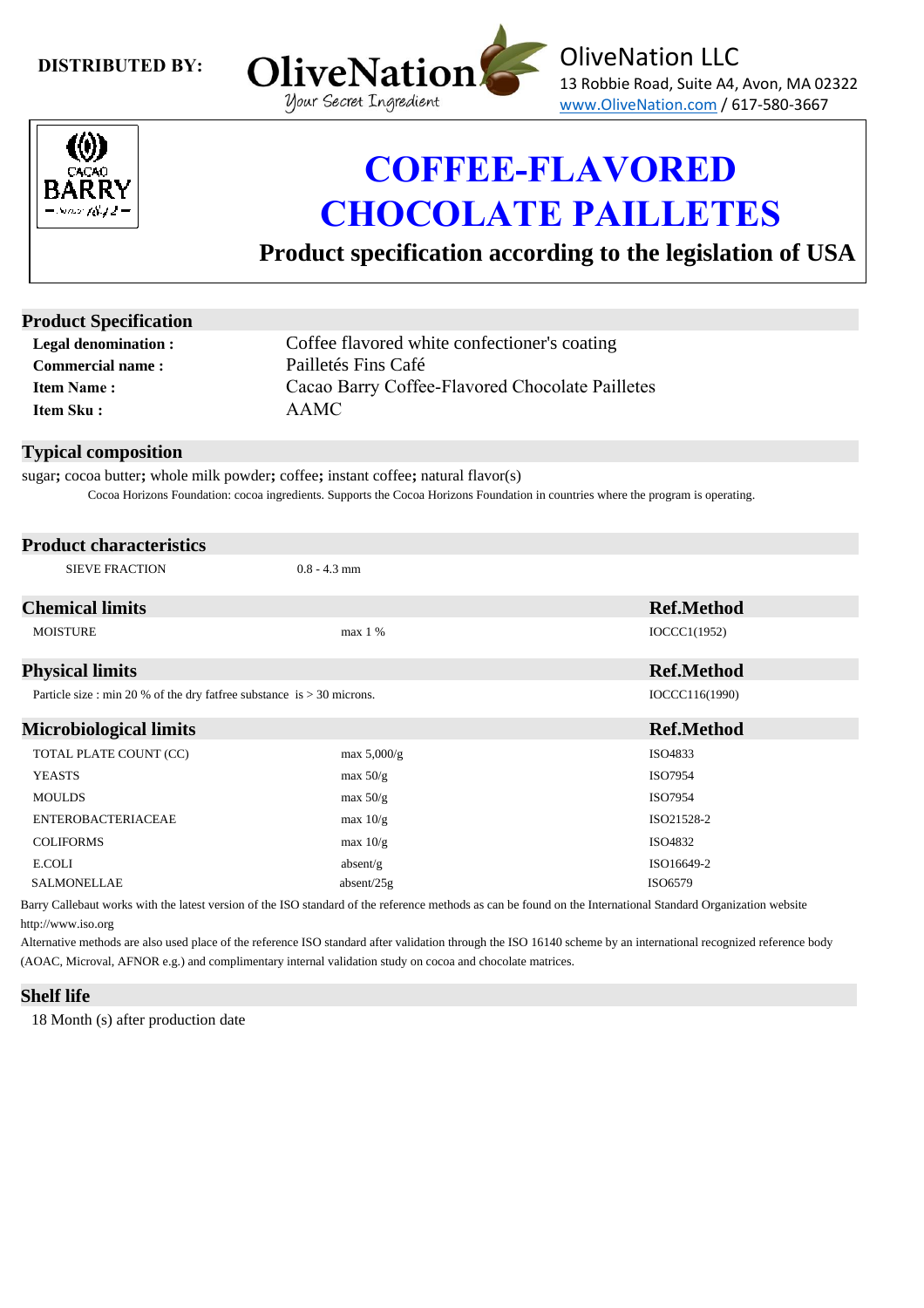### **DISTRIBUTED BY:**





# **COFFEE-FLAVORED CHOCOLATE PAILLETES**

 **Product specification according to the legislation of USA**

## **Nutritional data for 100g (by calculation based on literature data)**

| <b>ENERGY VALUE</b>          | 519 kcal          | VITAMIN B2 (DV)              | 23.7%              |
|------------------------------|-------------------|------------------------------|--------------------|
| <b>ENERGY VALUE</b>          | 2,173 kJ          | VITAMIN B3/PP NIACIN/NICOTIN | $0.386$ mg         |
| <b>CALORIES FROM FAT</b>     | 246 kcal          | VITAMIN B3 (DV)              | 2.4 %              |
| <b>TOTAL PROTEIN</b>         | 4.1 <sub>g</sub>  | VITAMIN B12 CYANO-COBALAMINE | $0.304 \mu g$      |
| PROTEIN (DV)                 | 8.1%              | VITAMIN B12 (DV)             | 12.7 %             |
| <b>MILK PROTEIN</b>          | 3.7 g             | VITAMIN D CALCIFEROL         | $1.069 \,\mu g$    |
| TOTAL CARBOHYDRATES          | 66.1 <sub>g</sub> | VITAMIN D(DV)                | 5.3 %              |
| TOTAL CARBOHYDRATES (DV)     | 24.0 %            | VITAMIN D (IU)               | 43                 |
| SUGARS (MONO+DISACCHARIDES)  | 64.6 g            | VITAMINE ALPHA-TOCOPHEROL    | $1.901$ mg         |
| <b>ADDED SUGARS</b>          | 59.2 g            | VITAMIN E (DV)               | 12.7%              |
| ADDED SUGARS (DV)            | 118.5 %           | VITAMINE (IU)                | 3                  |
| <b>POLYOLS</b>               | 0.0 g             | VITAMIN M FOLIC ACID         | $6.986 \mu g$      |
| <b>POLYDEXTROSE</b>          | 0.00 g            | VITAMIN M (DV)               | 1.7%               |
| <b>STARCH</b>                | 0.0 <sub>g</sub>  | SODIUM                       | $52.8 \text{ mg}$  |
| <b>TOTAL FAT</b>             | 28.0 g            | SODIUM (DV)                  | 2.3 %              |
| TOTAL FAT (DV)               | 35.9%             | VITAMIN C L-ASCORBIC ACID    | $0.275$ mg         |
| SATURATED FATTY ACID         | 16.9 <sub>g</sub> | VITAMIN C (DV)               | $0.3\%$            |
| SATURATED FATTY ACID (DV)    | 84.7%             | <b>PHOSPHORUS</b>            | $114.7 \text{ mg}$ |
| MONO UNSATURATED FATTY ACID  | 8.9 g             | PHOSPHORUS (DV)              | 9.2%               |
| POLY UNSATURATED FATTY ACID  | 0.8 <sub>g</sub>  | <b>CALCIUM</b>               | 132.7 mg           |
| TRANS FATTY ACID (TFA) TOTAL | 0.3 g             | CALCIUM (DV)                 | 10.2%              |
| <b>CHOLESTEROL</b>           | $14.1 \text{ mg}$ | <b>IRON</b>                  | $0.61$ mg          |
| CHOLESTEROL (DV)             | 4.7 %             | <b>IRON</b> (DV)             | 3.4 %              |
| ORGANIC ACIDS                | $0.23$ g          | <b>MAGNESIUM</b>             | $17.4 \text{ mg}$  |
| <b>DIETARY FIBRE</b>         | 1.3 <sub>g</sub>  | MAGNESIUM (DV)               | 4.1%               |
| DIETARY FIBRE (DV)           | 4.7 %             | <b>ZINC</b>                  | $0.49$ mg          |
| <b>TOTAL ALKALOIDS</b>       | 0.00 g            | ZINC(DV)                     | 4.5 %              |
| <b>ALCOHOL</b>               | 0.00 g            | <b>IODINE</b>                | $3.82 \,\mu g$     |
| POLY HYDROXYPHENOLS          | 0.00 g            | <b>IODINE</b> (DV)           | 2.5 %              |
| VITAMIN A RETINOL            | $10.496 \,\mu g$  | <b>CHLORIDE</b>              | 115.84 mg          |
| VITAMINA (IU)                | 35                | <b>POTASSIUM</b>             | 240.4 mg           |
| VITAMIN B1 THIAMIN           | $0.045$ mg        | POTASSIUM (DV)               | 5.1 %              |
| VITAMIN B1 (DV)              | 3.7%              | <b>ASH CONTENT</b>           | 1.18 <sub>g</sub>  |
| VITAMIN B2 RIBOFLAVIN        | $0.308$ mg        |                              |                    |